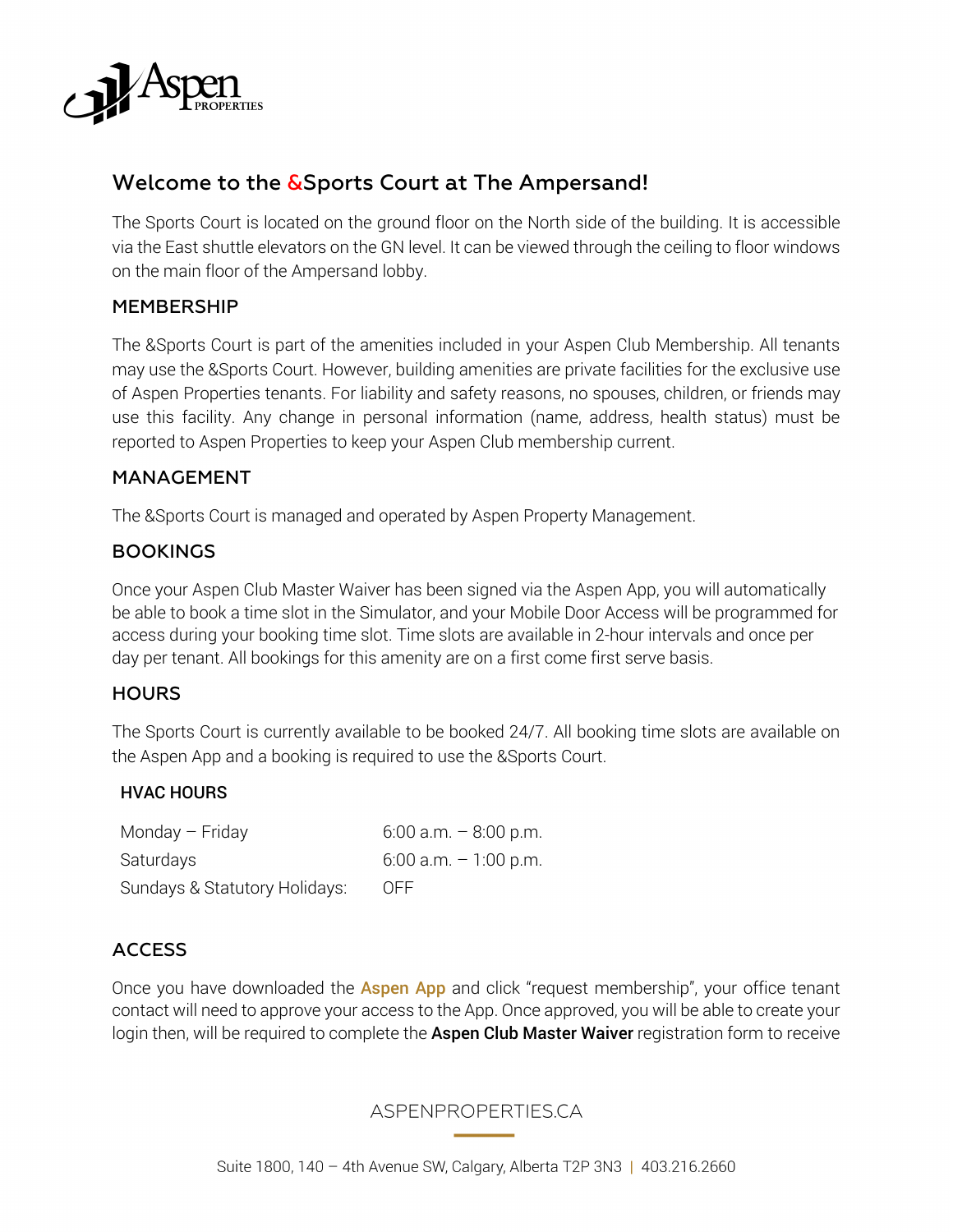access to all amenities in the Aspen portfolio. You will find the Aspen App in the App Store or Google Play Store.

Once you have completed the above steps, access to The Ampersand amenities will be granted to you through our **Mobile Door Access (MDA)** system through the Aspen App. Please go to the home page on the App, click "Door Access" and touch your phone to the MDA reader and the door will unlock for you. Please be sure to scan the reader each time you visit the amenities, even if you are coming through an open door behind another person.

## CHANGEROOMS / SHOWERS

Changerooms and showers, located in the Fitness Centre, are available for use before or after your &Sports Court booking. In the changerooms you can find towels, shampoo, conditioner, body wash, basic toiletries and lockers with code locks.

## SPORTS COURT POLICIES

- & Equipment Supplied Basketballs are available within the Sports Court. You may also use your own ball if you wish to bring one; however, you do so at your own risk.
- **& Damages to the Sports Court** Tenants using the Sports Court are responsible for any damage incurred during their time within the facility, costs may apply. This includes any damages to the equipment located therein.
- & Respect for Others Please show respect for others by refraining from using foul language or shouting while you are using the Sports Court.
- **&** Food and Drink Food and beverages are not permitted in the Sports Court, with the exception of plastic or metal water bottles.
- **& Dress Code** Indoor appropriate running/gym shoes are required at all times. No sandals or open toed shoes are permitted. Active wear must be clean and odour-free.
- 8 **Scents** In consideration of others with allergies or sensitivities to scents, please refrain from using scented products in the Sports Court, including the following: lotions, powders, sprays, and perfumes.
- & **Disinfectant Wipes** Please use the disinfectant wipes provided to clean all equipment after use. Note: disinfectant wipes are not to be flushed down the toilet.